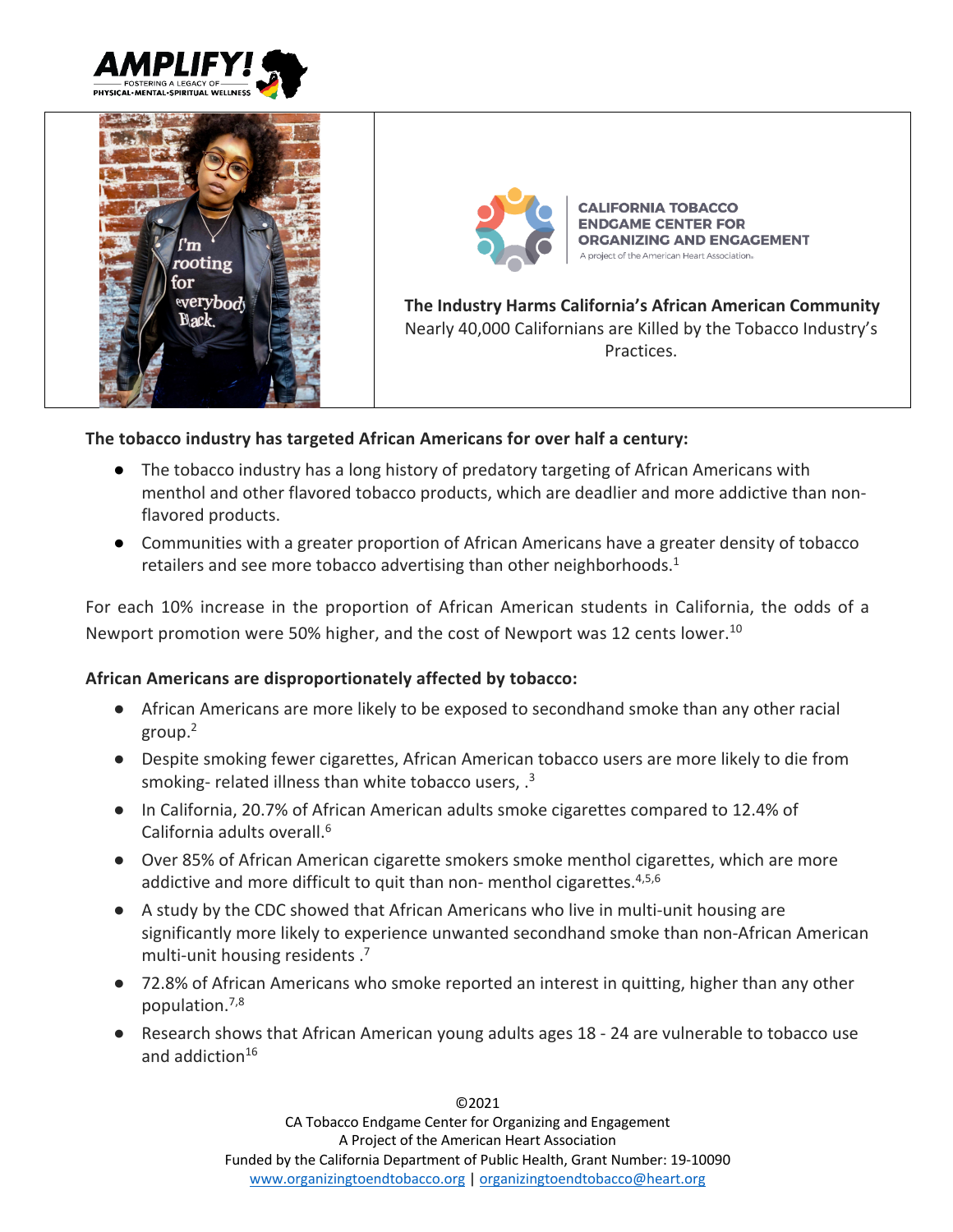- Lung cancer is the second most common cancer in both African American men and women, but it kills more African Americans than any other type of cancer.<sup>16</sup>
- In 2019, it is estimated that 25,390 African Americans will be diagnosed with lung cancer and 16,550 African Americans will die from it. 17
- The relative five-year survival rate for lung cancer is lower among African Americans than among whites (16% compared to 19%). <sup>18</sup>

## African Americans and E-Cigarettes

- In 2019, 17.7% of African American high school students and 8.6% of African American middle school students admitted to using e-cigarettes.<sup>19</sup>
- $\bullet$  In 2017, 10.3% of African American adults acknowledged trying an e-cigarette. <sup>19</sup>
- One study supports that African Americans were at higher odds of being a hookah-only and a dual hookah and cigarette user when they had a smoke occasion. <sup>20</sup>

## **SOURCES**

- 1 CDC, African Americans and Tobacco Use https://www.cdc.gov/tobacco/disparities/africanamericans/index.htm
- 2 Centers for Disease Control and Prevention, *Vital Signs: Disparities in Nonsmokers' Exposure to Secondhand Smoke— United States 1999–2012*. Morbidity and Mortality Weekly Report, 2015.
- 3 Benowitz, N.L., B. Herrera, and P. Jacob, *Mentholated cigarette smoking inhibits nicotine metabolism*. Journal of Pharmacology and Experimental Therapeutics, 2004.
- 4 Food and Drug Administration, *Preliminary scientific evaluation of the possible public health effects of menthol versus nonmenthol cigarettes*. July 2013.
- 5 Campaign for Tobacco Free Kids, *Tobacco Use Among African Americans*. https://www.tobaccofreekids.org/research/ factsheets/pdf/0006.pdf
- 6 California Department of Public Health, California Tobacco Control Program. *California Tobacco Facts and Figures 2018*.
- 7 U.S. Department of Health and Human Services. *Tobacco Use Among U.S. Racial/Ethnic Minority Groups—African Americans, American Indians and Alaska Natives, Asian Americans and Pacific Islanders, and Hispanics: A Report of the Surgeon General*. 1998.
- 8 Centers for Disease Control and Prevention, Morbidity and Mortality Weekly Report, *Quitting Smoking Among Adults—United States, 2000–2015*. 2017.

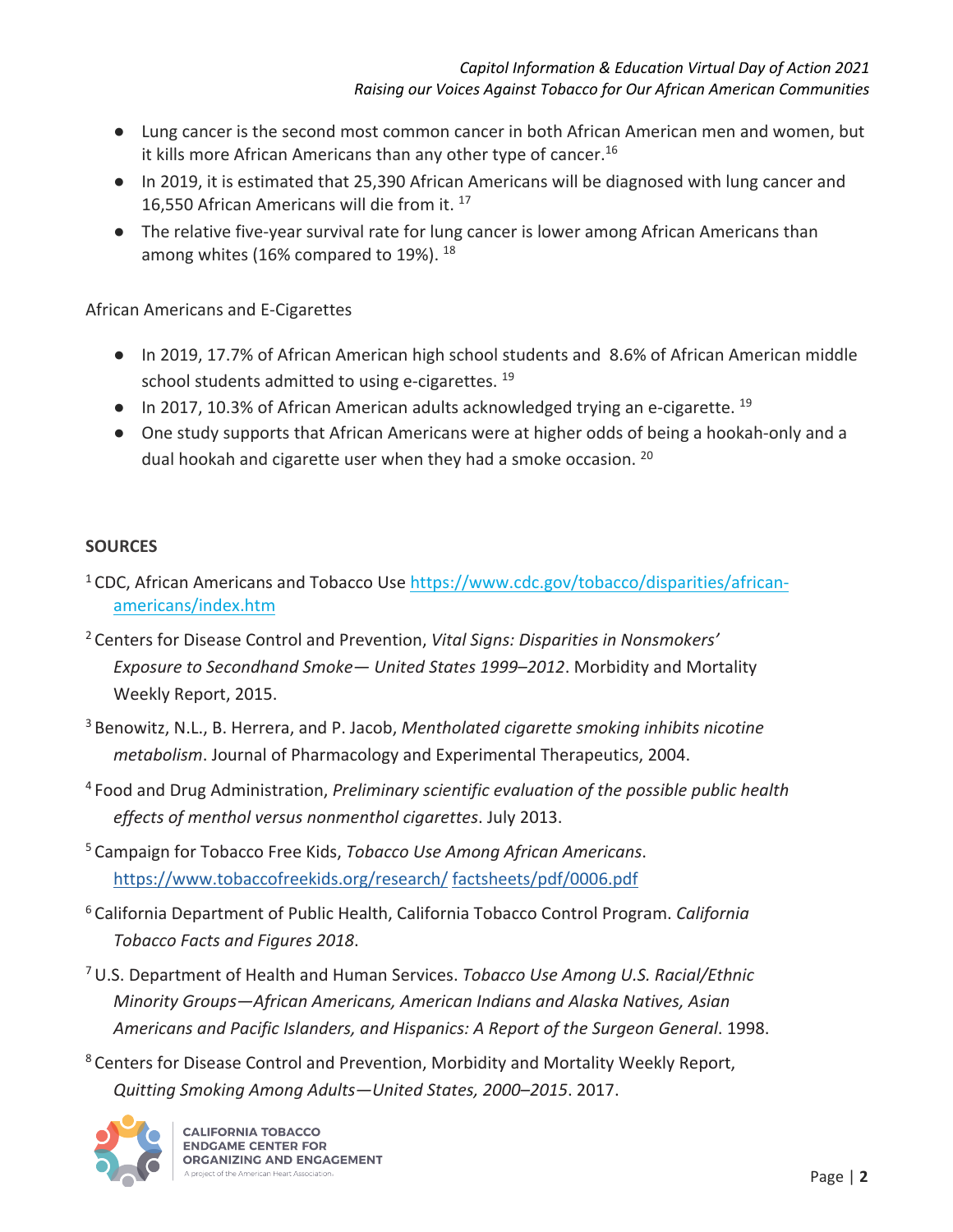- 9 Nguyen, Kimberly et. al. *Tobacco Use, Secondhand Smoke, and Smoke-Free Home Rules in Multiunit Housing*. American Journal of Preventive Medicine, 2016.
- 10 Henriksen, Lisa et al. *Targeted Advertising, Promotion, and Price For Menthol Cigarettes in California High School Neighborhoods*. Nicotine & Tobacco Research, June 2011
- <sup>11</sup> Preliminary Estimates of the Prevalence of Selected Underlying Health Conditions Among Patients with Coronavirus Disease 2019 — United States, February 12–March 28, 2020. MMWR Morb Mortal Wkly Rep 2020;69:382–386. DOI: http://dx.doi.org/10.15585/mmwr.mm6913e2
- <sup>12</sup> Vardavas CI, Nikitara K. COVID-19 and smoking: A systematic review of the evidence. Tob Induc Dis. 2020;18:20. Published 2020 Mar 20. doi:10.18332/tid/119324
- <sup>13</sup> Al-Delaimy, Wael. Hookah and COVID-19: How Hookah Puts You at Risk, 2020,

tobaccofreeca.com/health/hookah-and-covid-19-how-hookah-puts-you-at-risk/.

<sup>14</sup> Tong, Elisa. "Protect Yourself from COVID-19: Stop Smoking and Vaping Now." TobaccoFreeCA, 2020,

tobaccofreeca.com/health/covid-19-stop-smoking-and-vaping/

- <sup>15</sup> Soulakovaa, Julia et al. *Prevalence and factors associated with use of hookah tobacco among young adults in the U.S.* Addictive Behaviors Volume 85, October 2018. sciencedirect.com/science/article/pii/S0306460318304805
- <sup>16</sup> American Cancer Society, "Cancer Facts & Figures for African Americans, 2019-2021," 2019, https://www.cancer.org/content/dam/cancerorg/research/cancer-facts-and-statistics/cancerfacts-and-figures-for-african-americans/cancer-facts-and-figures-for-african-americans-2019- 2021.pdf.
- <sup>17</sup> DeSantis, CE, et al., "Cancer Statistics for African Americans, 2019," Cancer Journal, 2019, https://onlinelibrary.wiley.com/doi/full/10.3322/caac.21555.
- <sup>18</sup> American Cancer Society, "Cancer Facts & Figures for African Americans, 2016-2018," 2016, http://www.cancer.org/acs/groups/content/@editorial/documents/document/acspc-047403.pdf.

<sup>19</sup> The Truth Initiative, **Tobacco use in the African American community**," 2020, https://truthinitiative.org/research-resources/targeted-communities/tobacco-use-african-

american-

community#:~:text=In%202017%2C%2010.3%25%20of%20African,Asian%20American%20(0.9 %25)%20adults.

<sup>20</sup> National Institutes of Health, "Hookah and Cigarette Smoking Among African American College Students: Implications for Campus Risk Reduction and Health Promotion Efforts" 2016, https://www.ncbi.nlm.nih.gov/pmc/articles/PMC4960822/#:~:text=With%20respect%20to%20 African%20American,user%20when%20they%20did%20smoke.